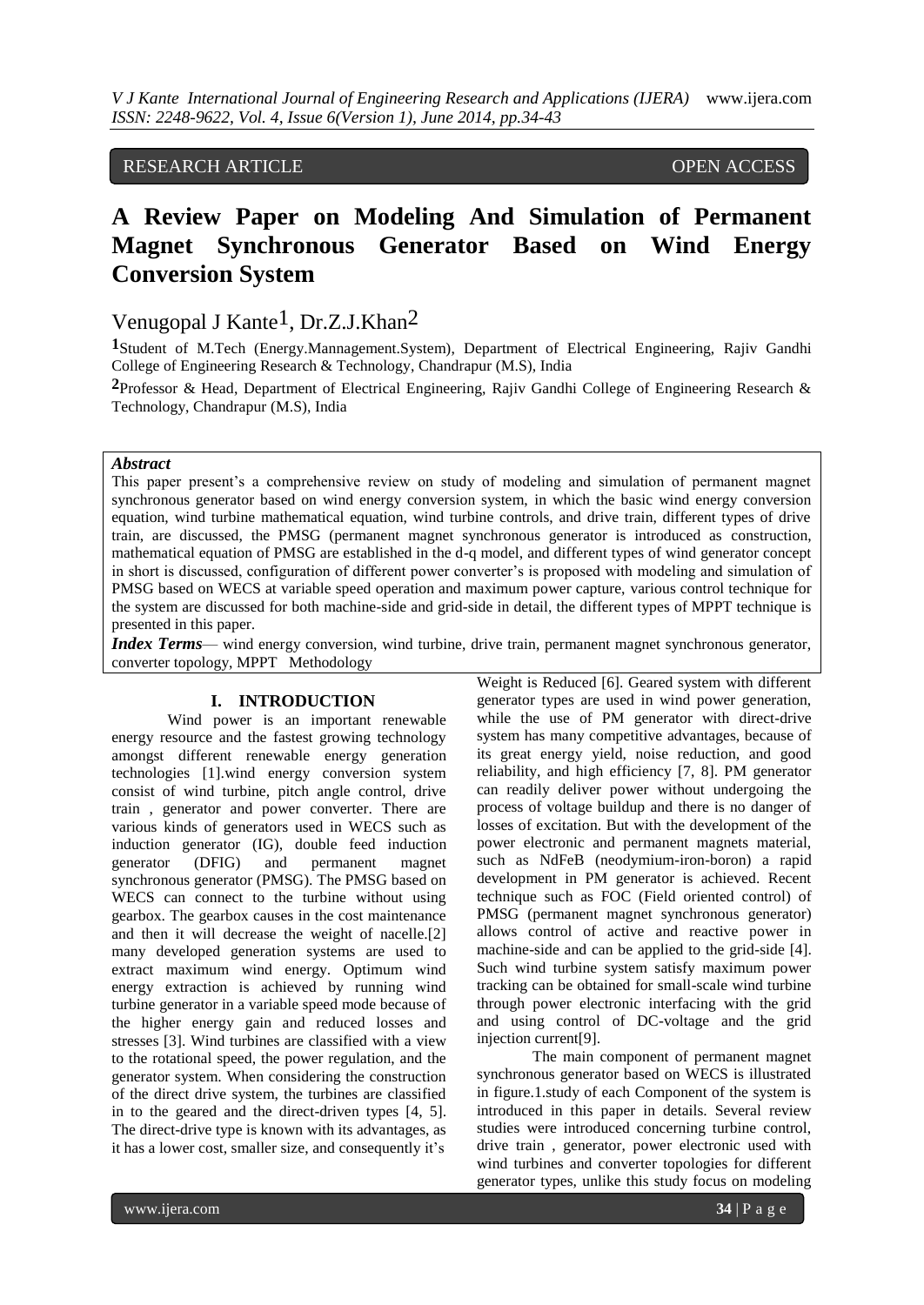and simulation of permanent magnet synchronous generator based on WECS.



Figure.1 shows PMSG based on WECS

**II. Wind energy conversion**

The kinetic energy of wind is given by

$$
E_c = \frac{1}{2}mv^2\tag{1}
$$

 $m = \rho v S$  (2)

Where

 $m = \text{air mass}$ 

 $v =$  wind speed

 $\rho = \text{air density}$ 

*S* = covered surface of the turbine

The wind power is given by

$$
P_W = E_C = \frac{1}{2}mv^2 = \frac{1}{2}\rho S v^3
$$
 (3)

## **III. Wind turbine System. 3.1 Turbine mathematical model**

In the literature survey, several studies have been reported regarding wind turbines and wind power driven generators in ref [1 2 3 4 5 6 7 8 9] Wind turbine is applied to convert the wind energy to mechanical torque. The mechanical torque of turbine can be calculated from mechanical power at the turbine extracted from wind power. This fact of the wind speed after the turbine isn't zero. Then, the power coefficient of the turbine  $(C_p)$  is used. The power coefficient is function of pitch angle  $(β)$  and tip speed  $(\lambda)$ . Pitch angle is angle of turbine blade, whereas tip speed is the ratio of rotational speed and wind speed. The power coefficient maximum of  $(C_p)$ is known as the limit of Betz

A generic equation is used to model  $c_p (\lambda, \beta)$ . This equation, based on the modelling turbine characteristics, which is also called as power coefficient equation

$$
C_p(\lambda, \beta) = C_1 (C_2/\lambda_i - C_3 \beta - C_4) e^{-C_5/\lambda_i} + C_6 \lambda
$$
 (4)

With

$$
\frac{1}{\lambda_i} = \frac{1}{\lambda + 0.08\beta} - \frac{0.035}{\beta^3 + 1}
$$
 (5)

The coefficients  $c_1$  to  $c_6$  are:  $c_1 = 0.5176$ ,  $c_2 =$ 116,  $c_3 = 0.4$ ,  $c_4 = 5$ ,  $c_5 = 21$  and  $c_6 = 0.0068$ . The  $c_p - \lambda$ characteristics, for different values of the pitch angle β, are illustrated below in figure 2. The maximum value of  $C_p$  ( $C_{Pmax} = 0.48$ ) is achieved for  $\beta = 0$ degree and for  $\lambda = 8.1$ . This particular value of  $\lambda$  is defined as the nominal value ( $\lambda$  nom).

The power coefficient is given by,

$$
C_P = \frac{P_m}{P_W}; C_P < 1 \tag{6}
$$

$$
P_m = C_P \left(\lambda, \beta\right) \frac{\rho S}{2} V_{wind}^3 \tag{7}
$$

Where,  $P_m$  is the mechanical output power of the turbine,  $C_p$  is the performance coefficient of the turbine,  $\rho$  is the air density, *S* is the turbine swept area,  $V_{wind}$  is the wind speed,  $k_p$  is the gain power,  $\lambda$ is the tip speed ratio, β is the blade pitch angle. The tip speed ratio is defined as

$$
\lambda = \frac{\omega_{tR}}{V_{wind}}\tag{8}
$$

Where  $\omega_t$ is the rotational speed  $\left(\frac{rad}{s}\right)$ , of the wind turbine, and R is the rotor radius (m),

The mechanical torque is given by,

$$
T_m = \frac{P_m}{\omega_t} \tag{9}
$$



Figure 2 shows  $C_p$  (λ, β) characteristic for different values of the pitch angle.

### **3.2 Turbine Control.**

Control of the wind turbines is important to keep the extracted power within its rated values. Three control techniques are available to adjust the turbine operating speed which is illustrated in figure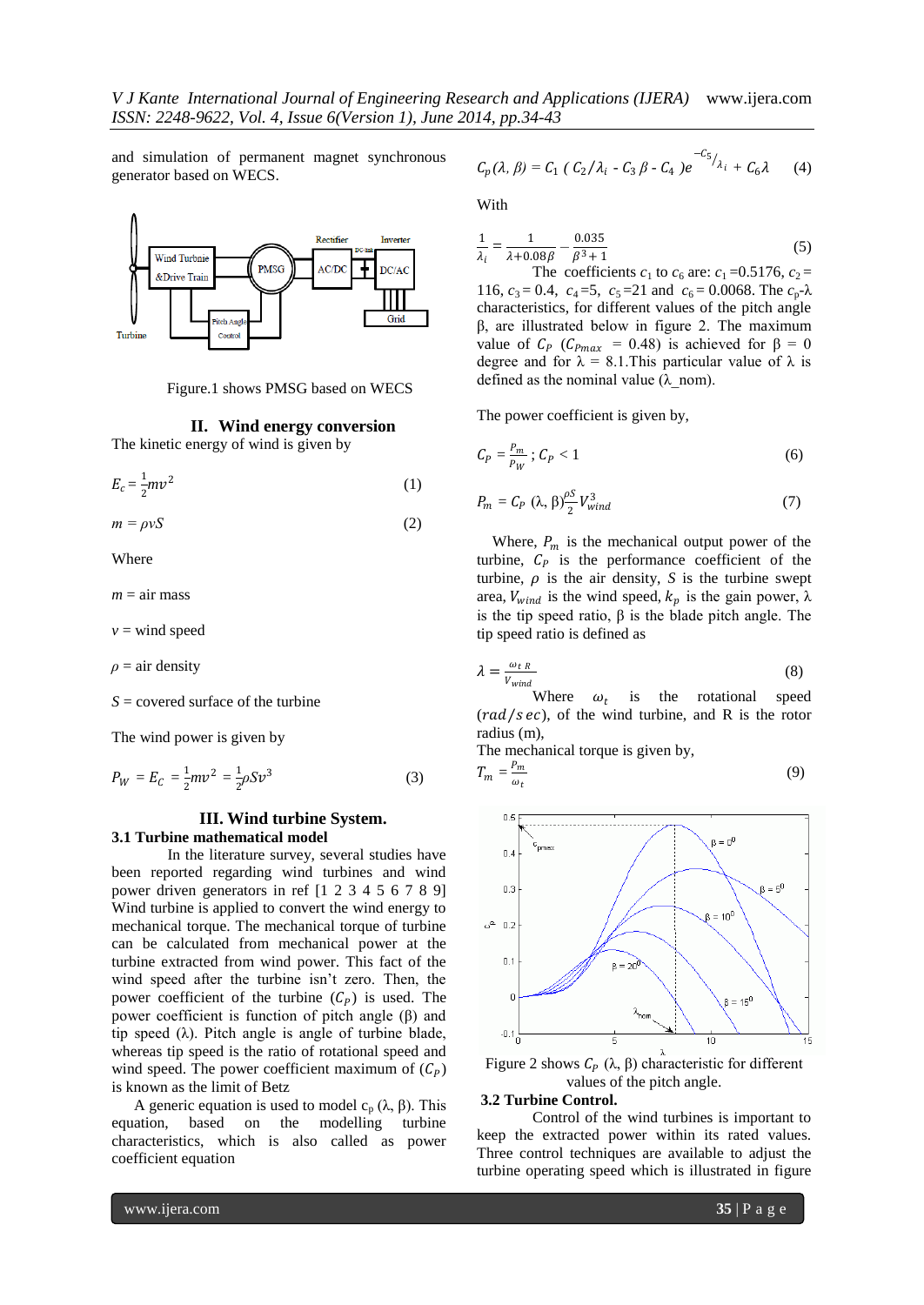3. The fixed speed wind turbines are often controlled by passive stall and active stall control methods in ref [1][9], while variable speed turbines are controlled by pitch controlled method [2345678].passive stall control is used to limit the power extraction where rotor blade geometry is utilized to limit the lift force when the wind speed becomes too high by creating turbulence behind a rotor blade. The advantage with passive stall control is the fixed connection of the rotor blades to the hub, and the disadvantages is the maximization of the power production only at a certain wind speed which is determined by the geometry of the rotor blade.

Active stall control and pitch control method use pitch mechanism to limit the output power. Active stall control method is also used for large fixed speed turbines [1]. At low wind speeds the blades are pitched as in pitch control achieving maximum efficiency, while at high wind speeds the blades are pitched slightly in to the direction opposite to that of a pitch-controlled turbine. With active stall control compensation of variation in air density is available. This pitching method makes emergency stopping and starting of wind turbine easier.

In pitch control method the pitch angle is varied in a wider range if compared with active stall control. During high wind speed situations, the angle of attack can be maintained to a lower value by varying the Pitch angle. This control method enables better exploitation of the system during high wind situations and decreasing the thrust force on the turbine and the emergency stopping can also be performed. The high Slope of the power curve at high wind speeds which will cause a large output power variation for a small Variation in wind speed must be considered. This control method is used for medium



Figure .3 shows different wind turbine control strategies. **IV. Drive Train.**

In power system studies drive trains are modeled as a series of rigid disk's connected via mass less shafts. For small-signal analysis of permanent magnet synchronous generator (PMSG) in conventional wind power plant's. The one mass or

lumped-mass model is used because the drive train behaves as single equivalent mass. Different models of drive train for wind turbine have been reviewed in this paper

In[1]author presents the gearbox is coupled between wind turbine and induction generator of 225 KW 50 Hz the gear box ratio is 1:23.4 is discussed. In [2] author describe about the two mass drive train. The stiffness of the drive train is infinite and the friction factor and the inertia of the turbine must be combined with those of the turbine, and obtained the mechanical output power generated by turbine, such as load torque, turbine moment of inertia, and load power is discussed. In[3] author presents for VSWT , the drive train modeling is not so influential due to the decoupling effect of the power electronic converter's between the generator and the grid system therefore in [3] study on simple one mass lumped model of WTGS is used is discussed. In [4][5][8] author presented a wind turbine is directdrive with permanent magnet synchronous generator is discussed. In [6] author discuss about the one-mass model is used for dynamic model of PMSG-WT based on power system. In [7] author focuses on the interaction between wind farms and AC grid. The drive train can be treated as one-lumped mass model for the sake of time efficiency and acceptable precision is discussed. In[9] author present's a multi mass drive train is considered for small-signal stability studies of WECS with DFIG but in[9] it is sufficient to consider the two mass model (one for the turbine, the other for the generator) is discussed .

## **4.1 Different types of Drive Train model.**

## **4.2 One mass drive train.**

In a one-mass drive train model all inertia components are lumped together, i.e. modeled as a single rotating mass. The equation for the one-mass model is based on the second law of Newton, deriving the state equation for the rotor angular speed at the wind turbine given by

$$
\frac{d\omega_t}{dt} = \frac{1}{J} \left( T_t - T_g \right) \tag{10}
$$

Where *J* is the moment of inertia for blades, hub and generator,  $T_t$  is the mechanical torque,  $T_g$  is electrical torque.

## **4.3 Two mass drive train.**

The equation for the two-mass model are based on the torsional version of the second law of Newton, deriving the state equation for the rotor angular speed at the wind turbine and for the rotor angular speed at the generator is given by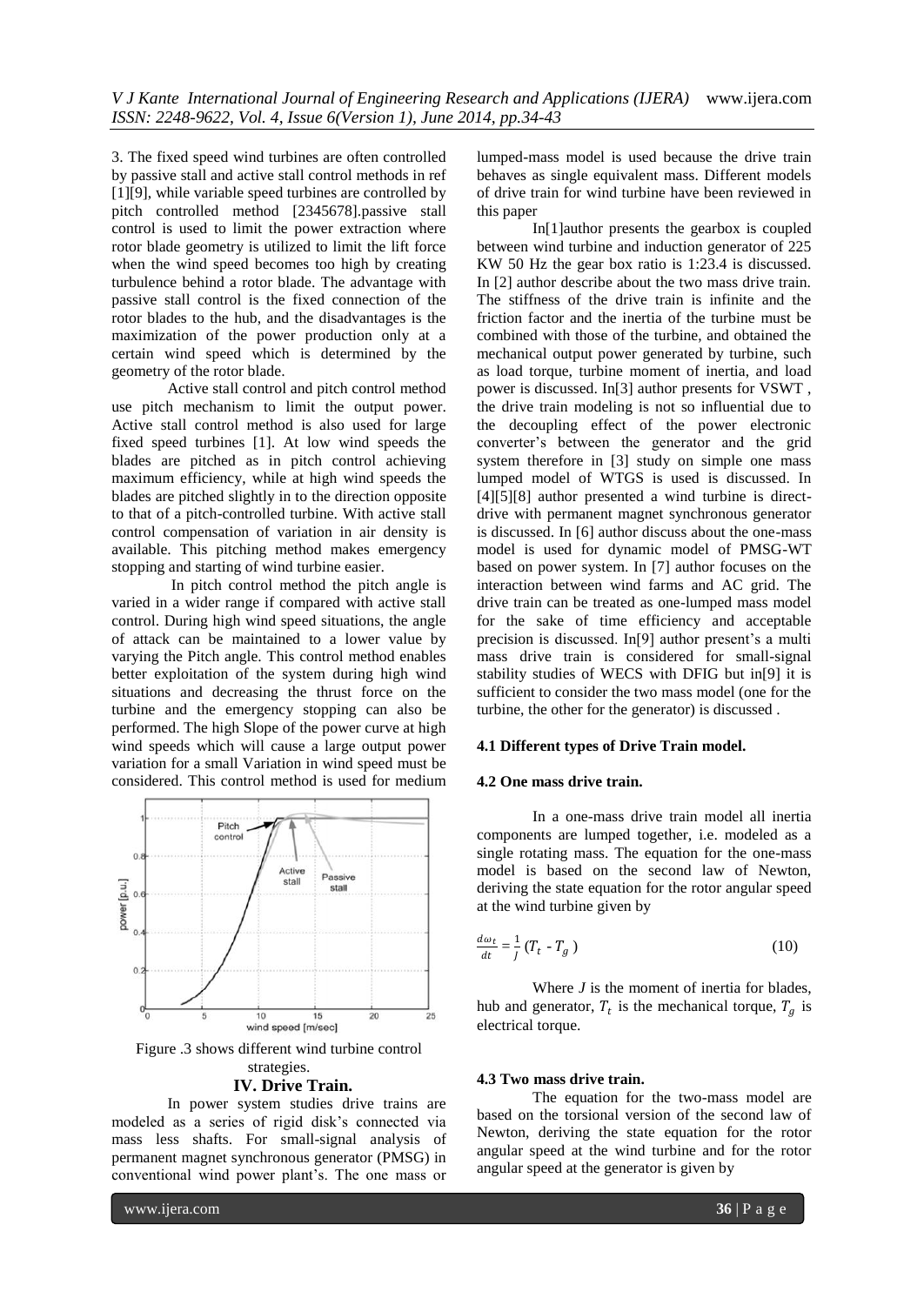$$
\frac{d\omega_t}{dt} = \frac{1}{J_t} \left( T_t - T_{dt} - T_{at} - T_{ts} \right) \tag{11}
$$

$$
\frac{d\omega_g}{dt} = \frac{1}{J_g} \left( T_{ts} - T_{dg} - T_{ag} - T_g \right) \tag{12}
$$

Where  $J_t$  the moment of inertia for blades and hub,  $T_{dt}$  is the resistant torque in the wind turbine bearing,  $T_{at}$  is the resistant torque in the hub and blade due to the viscosity of the air flow,  $T_{ts}$  is the torque of torsional stiffness,  $\omega_g$  is the rotor angular speed at the generator,  $J_q$  is the generator moment of inertia,  $T_{dq}$  is the resistant torque in the generator bearing,  $T_{ag}$  is the resistant torque due to the viscosity of the airflow in the generator.

#### **4.4 Three mass drive train.**

The equations for the three-mass model are also based on the torsional version of the second law of Newton and it is given by

$$
\frac{d\omega_t}{dt} = \frac{1}{J_b} (T_t - T_{db} - T_{bs})
$$
\n(13)

$$
\frac{d\omega_h}{dt} = \frac{1}{J_h} (T_{bs} - T_{dh} - T_{ss}) \tag{14}
$$

$$
\frac{d\omega_g}{dt} = \frac{1}{J_g} (T_{ss} - T_{dg} - T_g) \tag{15}
$$



Figure .4 shows three mass drive train

Where  $J_b$  is the moment of inertia of the flexible blades section,  $T_{db}$  is the resistant torque of the flexible blades,  $T_{bs}$  is the torsional flexible blades stiffness torque,  $\omega_h$  is the rotor angular speed at the rigid blades and the hub of the wind turbine,  $J_h$  is the moment of inertia of the hub and the rigid blades section,  $T_{dh}$  is the resistant torque of the rigid blades and hub,  $T_{ss}$  is the torsional shaft stiffness torque,  $T_{dg}$ is the resistant torque of the generator.

# **V. Generator.**

The electrical generator system of the wind turbine includes all components for converting mechanical energy in to electrical power. A brief review of the generator has been illustrated here

In [1] author present existing constant speed system and variable speed drive for wind turbine is discussed. In which existing constant speed system consist of a induction generator which is mechanically coupled to the shaft of a turbine and electrical power generated is directly feed in to grid Where as the variable speed system uses only a six pole winding through out the operation. Therefore the speed variation in the case of the variable speed controller is smooth from minimum wind speed; as a result the power generated in this range is always better than the original system (which is constant speed system) is discussed. In [2][3][4][5][6][7][8] author discussed about the permanent magnet synchronous generator based on wind energy power generation. In [9] author presented the DFIG (Double feed induction generator) is used as a generator is discussed

# **5.1 Different types of wind generator.**

- Classification of induction generator.
- Squirrel cage induction generator(SGIG)
- Wound rotor induction generator(WRIG)
- $\triangleright$  Classification of induction generator on the basis of their excitation.
- Grid connected induction generator (GCIG)
- Self-excited induction generator (SEIG)
- $\triangleright$  Classification of induction generator on the basis of prime mover used and their location's
- Fixed speed concept using multistage gearbox
- Limited variable speed concept using a multistage gearbox
- Variable speed direct drive concept with a partial scale power converter.
- Variable speed direct drive concept with a full-scale power converter.
- Electrical excited synchronous generator (EESG)
- Permanent magnet synchronous generator (PMSG)
- $\triangleright$  Types of permanent magnet machines.
- Axial-flux PM machine: produces magnetic flux in axial direction.
- Radial-flux PM machine: produces magnetic flux in radial direction.
- Transversal-flux PM machine: produces magnetic flux in perpendicular to the direction of rotor rotation.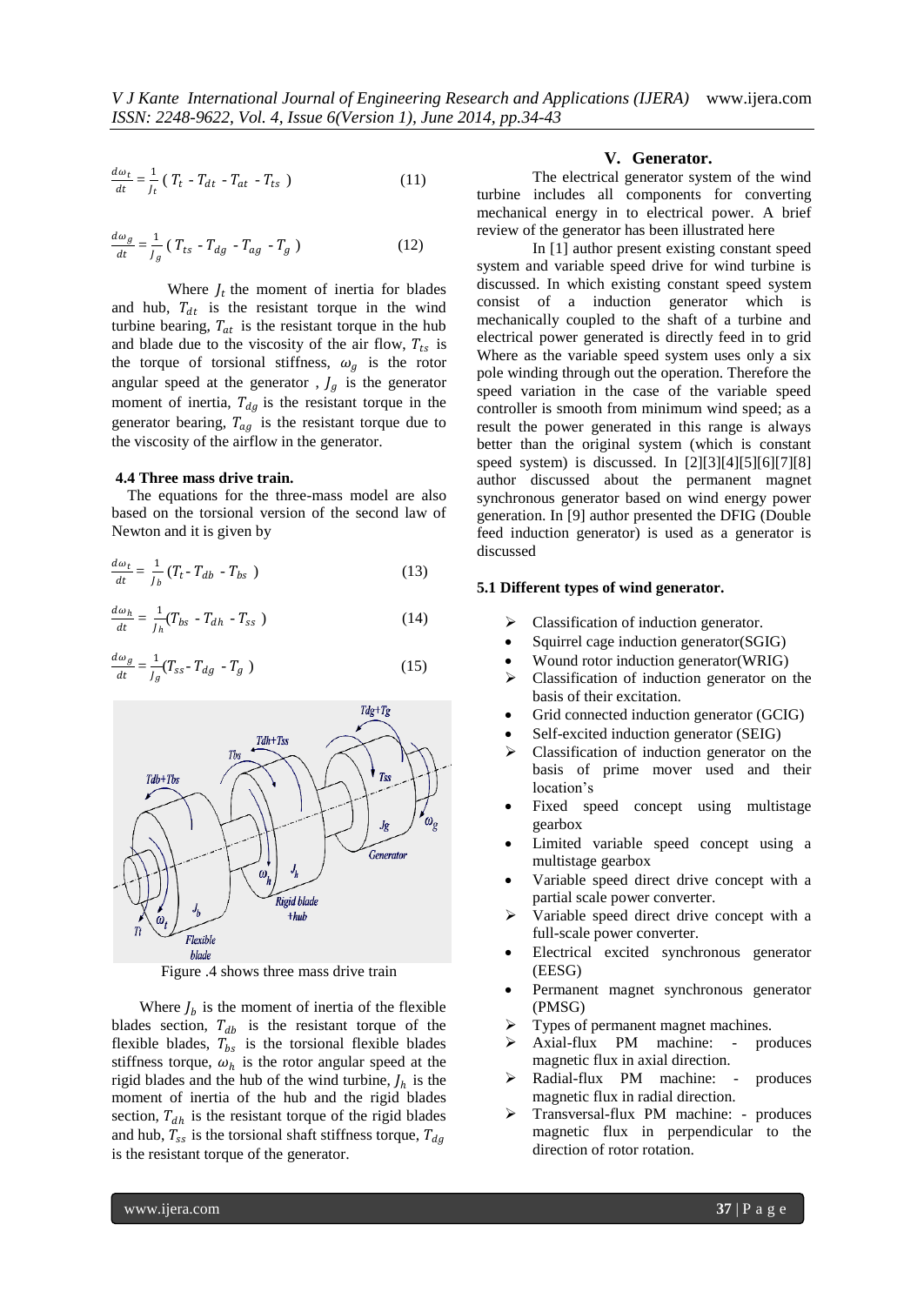- $\triangleright$  Variable speed single stage geared concept with a full scale power converter
- PM synchronous generator (PMSG)
- > Variable speed multiple stage geared concept with a full-scale power converter.
- PM synchronous generator (PMSG)
- Squirrel cage induction generator (SGIG)
- Double feed induction generator (DFIG)

# **5.2 Permanent Magnet Synchronous Generator.**

Many designs for permanent magnet where proposed such as, modular design, outer rotor design, the coreless type, PMSG has large number of poles to operate at low speed as it works in a gearless drive train system. To increase the efficiency and reduce the weight of the active parts, direct-drive generators are usually designed with a large diameter and a small pole pitch. The rotor excitation is provided by PM which decreases the reactive power compensation arrangement used in electrically excited generators and removes the slip rings, minimizing size and lowering cost of the system. Regarding electrically losses than PM excitation which increases with number of poles, although PM also has low losses because of the circulation of eddy current and, consequently, control of output voltage independent of load current is the main advantage of the wound rotor excitation system which is very important in constant speed hydro and turbo generator. This advantage is not important in variable speed wind driven systems since they are connected to grid via power electronic interface.

Modular design of PMSG allows simplicity in manufacturing process by using high quality magnet (NdFeB) which ensures larger life time. The generator coil can be protected against environment conditions to satisfy working in offshore farms. The damper windings are not existed in PMSG and the stator direct flux is constant since the excitation is provided by the magnets unlike that in the electrically excited generator. It is common in large-scale stability analysis to neglect the stator flux transients of synchronous generators.

#### **5.3 Mathematical Equation of PMSG.**

Considering the equivalent circuit of PMSG based on WECS in figure.5 below the model of PMSG is established in the *d-q* synchronous reference frame, the three-phase sinusoidal mathematical equations are expressed in the rotor reference frame (*d-q* frame). All quantities in the rotor reference frame are referred to the stator. And it is give as

$$
\frac{d}{dt}\dot{t}_d = \frac{1}{L_d}v_d - \frac{R}{L_d}\dot{t}_d + \frac{L_q}{L_d}P\omega_r\dot{t}_q
$$
\n(16)

$$
\frac{d}{dt}\dot{t}_q = \frac{1}{L_q}v_q - \frac{R}{L_q}\dot{t}_q - \frac{L_d}{L_q}P\omega_r\dot{t}_d - \frac{\lambda P\omega_r}{L_q} \tag{17}
$$



Figure.5 shows equivalent circuit of PMSG in d-q reference frame

The electromagnetic torque equation is given by

$$
T_e = 1.5P [\lambda i_q + (L_d - L_q)i_d i_q]
$$
 (18)

Where

 $L_a$  &  $L_d$  are q and d axis inductance, R is resistance of the stator windings,  $i_q \& i_d$  are q and d axis current,  $v_q \& v_d$  are q and d axis voltage,  $\omega_r$  is angular velocity of the rotor,  $\lambda$  is amplitude of flux induced by permanent magnets of rotor in the stator phase , *Р* is the number of pole pairs.

The mechanical equation is given by

$$
\frac{d}{dt}\omega_r = \frac{1}{J}(T_e - T_f - F\omega_r - T_m)
$$
\n(19)

$$
\frac{d\theta}{dt} = \omega_r \tag{20}
$$

Where  *is combined inertia of rotor and load ,*  $*F*$  *is* combined viscous friction of rotor and load, *Ө* is rotor angular position,  $T_m$  is shaft mechanical torque,  $T_f$  is shaft static friction torque.

#### **VI. Converter Topology.**

With development of the power electronics' converters and switching devices in market, and especially those having higher reliability and lower cost makes many of the converter topology incorporated to wind power system to improve control and to increase the reliability of the system.

The topologies of converter's which suit PMSG based on wind energy conversion system are the partially scaled converter type and full scaled converter type , the partially scaled converter topology with PMSG is proposed in ref [4] , where a 20% power converter is placed in series with the stator winding to actively damp the generator. In the following subsection's more interest is focused on the full scale converter type. Since it is the main type and most used one in modeling and simulation of PMSG based wind energy conversion system, full scale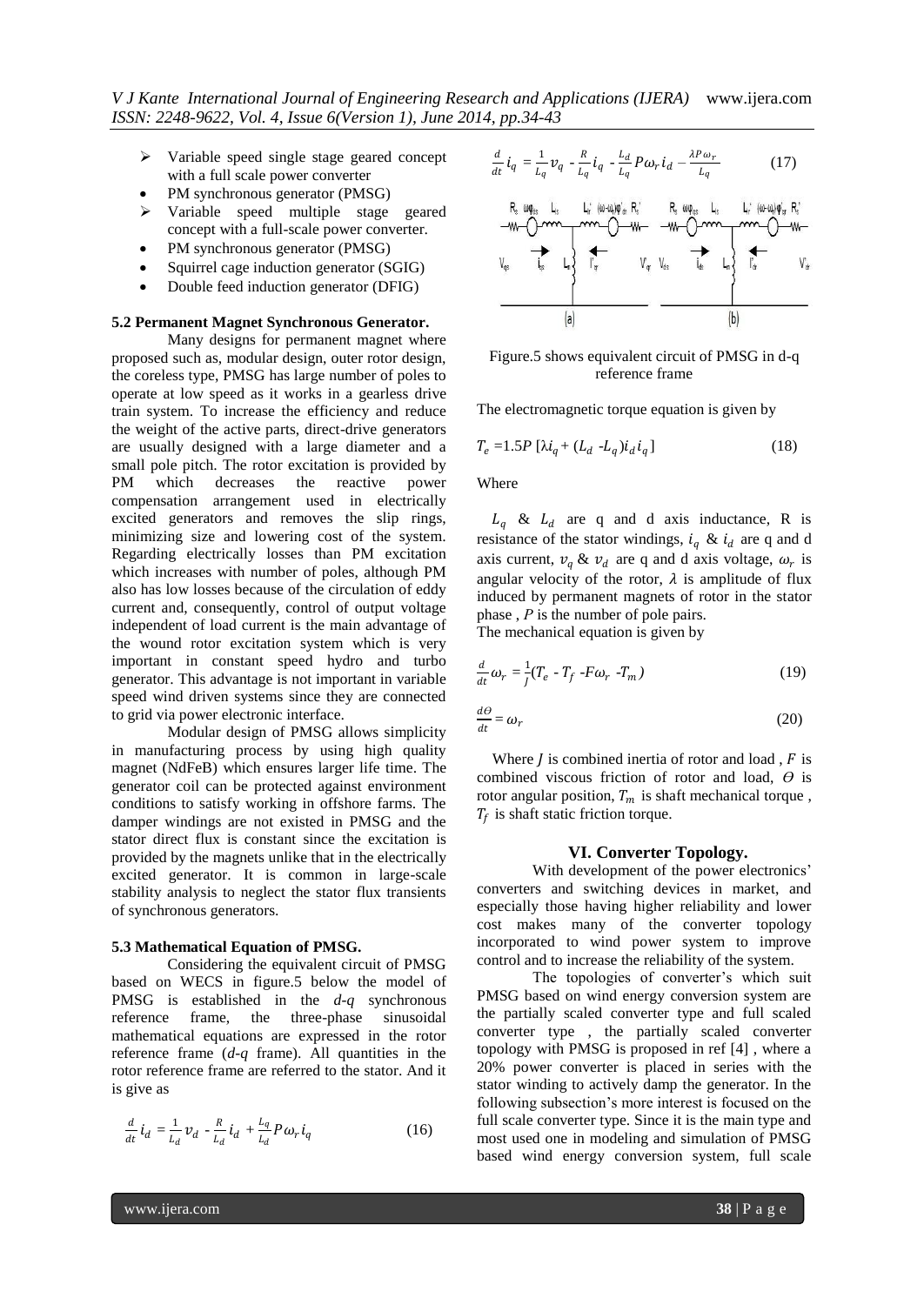converters are divided in to two main categories and they are described as follows in ref [5, 6]

# **6.1 Unidirectional converter.**

In order to make cost efficient solution when no reactive control is needed, the machine-side converters consist of a diode rectifier which allows the flow of power in one direction from machine to the grid

# **6.2 Thyristor grid-side inverter.**

.

In the configuration given in figure.6 optimal energy is captured by regulating speed through controlling of the DC-link voltage. Using this configuration makes a considerable decrease in the cost of the inverter, but on the other hand its reactive power needs to be compensated, and its harmonics distortion needs to be minimized.



Figure.6 shows Diode Rectifier with Tyristor Inverter

Using an active compensation filter that was proposed in ref [[7], where a VSC (voltage source inverter) is used as shown in fig for the compensator. The error signal between the reference and actual compensator current is used to drive the PWM (pulse width modulated) control.

# **6.3 Fully controlled inverter with DC- Chopper.**

This type of inverter is proposed in ref [5] with control strategies that can be applied to the converter. Using an extra DC/DC converter, the control of machine side DC-voltage is performed through variation of the duty cycle and maintains appropriate inverter side DC- voltage. Such DC/DC converter allows for selective harmonics elimination giving reduced losses. Another use of DC/DC converter based on interleaved boost converter in ref [3], which is composed of several identical boost converters connected in parallel as shown in figure.7. The converters are controlled by the interleaved switching signals with the same frequency and phase shift.

The input current is shared among the DC/DC converter, so that high reliability and efficiency in power electronic system can be obtained. In addition it is possible to improve the system characteristics such as maintenance, repair, fault tolerance, and low heat dissipation. High

performance rectifier with wide speed range was proposed in ref [2] using a boost chopper illustrated in figure.8. Where SW1 and SW2 are the two power devices in series. This arrangement is used for high voltage level which makes high dielectric strength and the structure can reduce current ripples by eliminating the harmonics.



Figure.7 shows Diode rectifier with controlled inverter and interleaved boost converter.



Figure.8 shows basic boost converter

# **6.4 Bidirectional Back to Back PWM converters.**

Using these types of converters, the machine-side converter can completely regulate the generator input/output in terms of speed, power factor, and electromagnetic torque.

# **6.5 Voltage Source Converter.**

The most frequently used converter configuration with modeling and simulation of PMSG based wind energy conversion is this type, and it is also called as (back to back) voltage source converter. It consist of fully controlled converters with intermediate DC-link as shown in figure.9

Low voltage, high current level, and reliability demands require parallel operation of such converter to be used as proposed in ref [4], where isolated DC-link dual back to back PWM parallel converter is used as illustrated in figure.10,Such configuration solves the zero-sequence circulating current problem using the CPS (carrier phase shift) technique.

Three level flying capacitor converters with CPS silent PWM technique was also proposed in ref [3] in high power application as illustrated in figure.11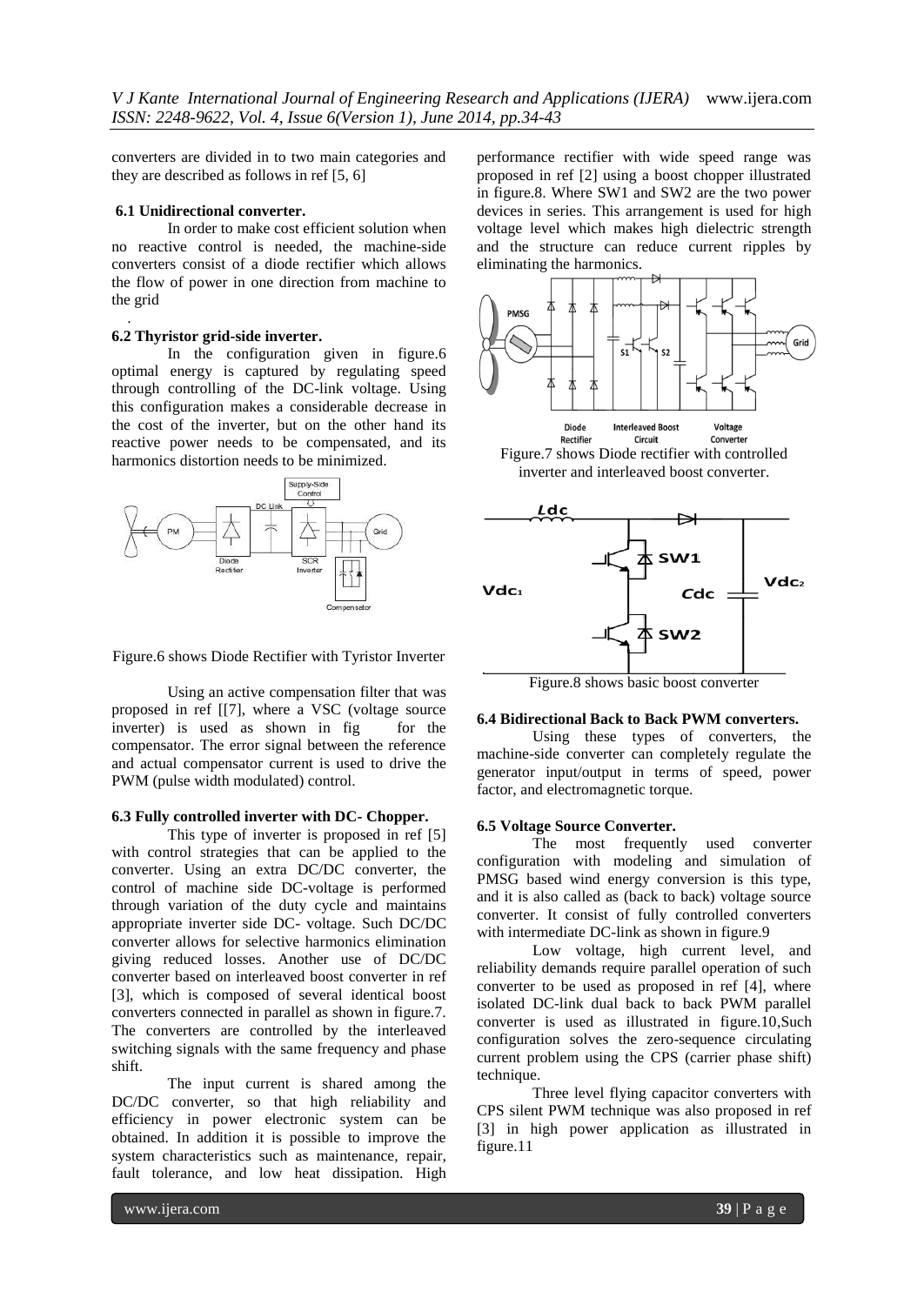*V J Kante International Journal of Engineering Research and Applications (IJERA)* www.ijera.com *ISSN: 2248-9622, Vol. 4, Issue 6(Version 1), June 2014, pp.34-43*



Figure.9 shows Back to Back voltage source converter.



Figure.10 shows Parallel Back to Back voltage source converter.



Figure.11 shows Flying capacitor three level Back to Back converter

# **6.6 Current Source Converter.**

The PWM CSC (current source converter) has simple construction as shown in figure.12.Which provides excellent grid integration performance. Such as sinusoidal current and fully controlled power factor in ref [3, 5]. The operation of the current source converters requires a constant current source, which could be maintained by either the machineside or grid-side converter.



Figure.12 shows Basic current source converter

#### **VII. System control.**

A basic diagram of the control system of PMSC based on wind energy conversion system is shown in figure.13. The active and reactive power delivered to the grid can be controlled to improve the system performance. In addition the system control can enhance the (FRT Fault Ride Through) capability of the wind farm during fault condition to satisfy the low voltage ride through requirements given in subsection .the chopper might be eliminated according to the control strategy and system design.

The two Back to Back converter are controlled independently through the decoupled d-q vector control approach for modern PMSG wind turbine design in ref [2, 4].The controller of the machine-side converter normally has a fast inner current loop, controlling the stator  $i_{sd}$  or  $i_{sa}$  current components, where the *d-axis* current component is normally used to control flux and the *q-axis* current component utilized to control the torque, combined with an outer slower loop for torque and/or stator reactive power control



Figure.13 shows PMSG control system **7.1 Torque Control.**

In torque control method the control is done as illustrated in figure.14.through the direct and the quadrature current components  $I_d$  and  $I_q$  which generate the reference voltage  $V_{dref}$  and  $V_{qref}$ , the PWM for desired generator voltages are generated after inversion the direct and quadrature reference voltage to three phase system [5],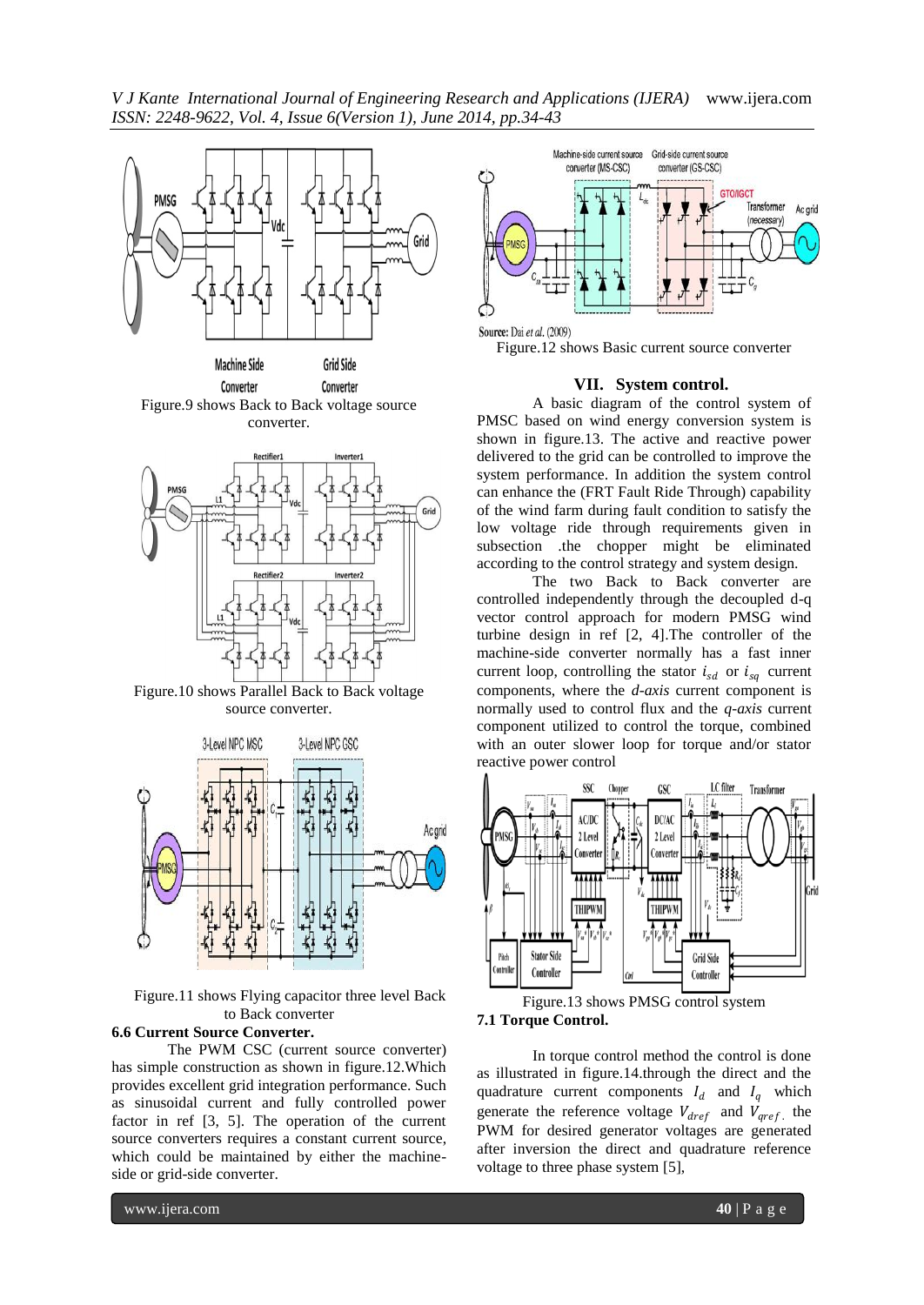*V J Kante International Journal of Engineering Research and Applications (IJERA)* www.ijera.com *ISSN: 2248-9622, Vol. 4, Issue 6(Version 1), June 2014, pp.34-43*

If the stator current is controlled to have the *q-*component only the generator will provide the maximum torque. This control method is also called  $I_d = 0$  control and applied to improve the efficiency of the machine. With this control, the machine torque is coordinated with the magnitude of the *q-axis*  current, while the *d-axis* current is always kept to zero.

According to the rotor-flux-oriented strategy, the stator current vector should always be kept aligned with the back EMF of the PMSG. In other words, the torque angle  $\delta$  is controlled.



Figure.14 shows basic machine-side control scheme.

## **7.2 Unity Power Factor Control.**

The unity power factor control of the rectifier can be implemented by making the direct stator current component compensate the reactive power demand of the generator. This would lead to a reduced converter rating and consequently a smaller size and hence reduce the cost of the power circuit. This is one of the significant considerations for megawatt level wind turbine design. In this control, the stator voltage varies depending on speed which leads to over voltages at over speeds [1]. Since the reactive power supplied to grid is independent on generator reactive power it is not common to control the machine-side reactive power.

#### **7.3 Constant stator voltage control.**

To keep the stator voltage within its rated value the constant stator voltage control is used, where the *d-axis* is aligned to stator voltage vector which is called stator voltage oriented reference frame. The active power then depends on the stator current *d-axis component.* While the reactive power depends on the *q-axis quadrature* component only.

$$
P = \frac{3}{2} V_{sd} i_{sd} \tag{21}
$$

$$
Q = \frac{3}{2} V_{sd} i_{sq} \tag{22}
$$

In this control there is no over voltage, but the reactive power demand of the generator will increase the converter ratings.

# **VIII. Grid-side converter.**

The grid-side converter is normally controlled in such a way that to maintain the DC-link capacitor voltage in set value and to maintain the converter operation with a desired power factor.

### **8.1 Current controlled inverter with hysteresis controllers**.

This control method is convenient for small power applications and the inverter is controlled by a hysteresis control of the current [9]. As shown in figure.15 An LC filter is integrated to reduce current harmonics caused by switching. The currents when working at unity power factor is given by

$$
I_{ref} = \sqrt{2} \frac{P_{r\_grid}}{3V_{r\_grid}} \tag{23}
$$

And then the reference currents are multiplied by a three phase sinusoidal generator to obtain the instantaneous reference current to synchronize current with the grid voltage.



Figure.15 shows current controlled inverter with hysteresis controllers' scheme.

## **8.2 PWM-Controlled Inverter with PI Current Controllers.**

The inverter current references are generated using the desired active and reactive values and then the reference voltage components are generated by PI controllers, where

$$
P = V_{sd} i_{sd} + V_{sq} i_{sq} \tag{24}
$$

$$
Q = V_{sq} i_{sq} + V_{sd} i_{sd} \tag{25}
$$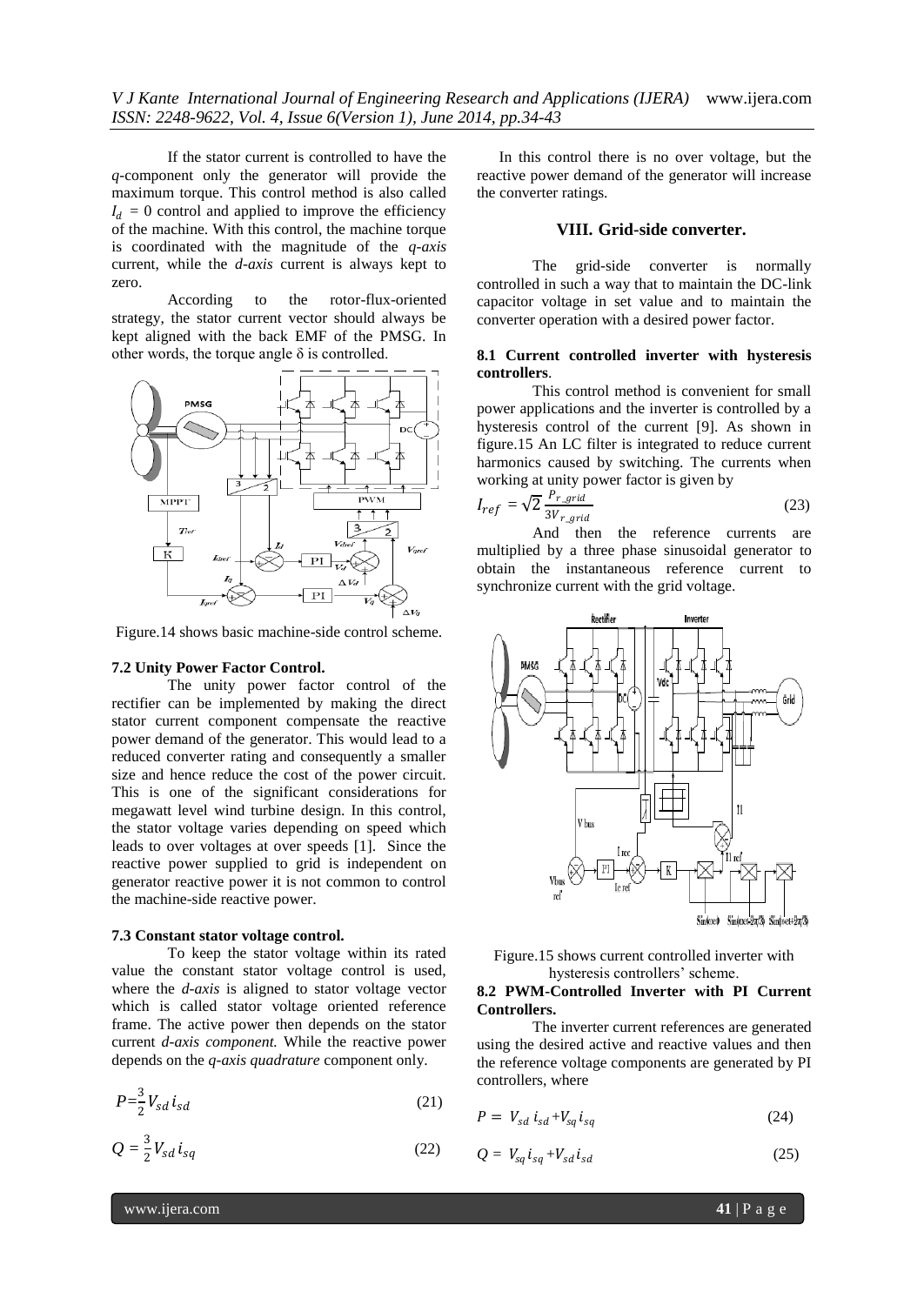As illustrated in figure.16. The active power is generated using DC bus voltage and the reactive is set as the requirements of the grid, and omitted if a unity power factor is a demand. [6]



Figure.16 shows PWM-Inverter with active and reactive power control scheme.

# **IX. Maximum Power Point Tracking Methodology.**

The function of MPPT (maximum power point tracking) is to automatically adjust the generator speed to converge to the optimum one where the generated power is maximized. This may be obtained using PI control with the use of the electrical power at the grid-side instead of the mechanical power of wind turbine. With this option, the losses of both generators and converters will also be taken into consideration and, the overall energy conversion can then be optimized.

For a given wind speed, the optimal rotational speed of the wind turbine rotor can be simply estimated as follows;

$$
\omega_{opt} = \frac{V_{wind} \ \lambda_{opt}}{R} \tag{26}
$$

Then the maximum mechanical output power of the turbine is given as follows;

$$
P_{Turbine} = \left(\frac{1}{2}\rho_{air}\right) \times C_{P \ max} \times \left(\frac{\omega_{opt} R}{\lambda_{opt}}\right)^3 \tag{27}
$$

Then, the maximum power  $P_{Turbine\_max}$  can be achieved by regulating the turbine speed in different wind speed under rated power of the wind power system. Therefore, an optimum value of tip speed ratio  $\lambda_{opt}$  can be maintained and maximum wind power can be captured. The MPPT curve and the corresponding torque are defined as function of  $\omega_{opt}$ , the speed referred to the generator side of the gear box;

$$
MPPT = K_P \omega_{opt} 3 \tag{28}
$$

From the optimum power the optimum torque can be calculated;

$$
MPPT = K_t \omega_{opt} 2 \tag{29}
$$

There are different methods to perform MPPT control for wind turbines.

# **9.1 Tip Speed Ratio Control.**

Using TSR (tip speed ratio) control, the wind speed needs to be measured using anemometer. This is difficult to perform, since the accurate wind speed is not available and the cost with increasing complexity is the result

# **9.2 Power Signal Feedback Control.**

With this control the turbine maximum speed curves must be known. With comparing the current speed and the stored speed curves the controller and tracks the maximum power point.

# **9.3 Hill Climbing Searching Control.**

This control is used in small turbines and is very similar to MPPT scheme used in photovoltaic system. When the wind turbine speed increases, the output power should normally increase as well otherwise the speed should be decreased.

# **9.4 Sensor less Control.**

In the machine-side converter, control of the speed is required to extract maximum power during speed variation. Presence of sensors for rotor speed and position signals has effects on cost, system size and reliability. Therefore, sensor less concept is utilized to estimate rotor position and speed signals. [3, 4]. In ref [5] a novel method to obtain the information is by monitoring the terminal waveform (output control signal) and rate of change. Recently, position and speed estimation is proposed in ref [6] by using an adaptive network based on fuzzy interference system for wide range of speed operation. Such estimator indicates immunity against parameter variation [4]

# **X. CONCLUSION.**

This paper present a comprehensive review on study of modeling and simulation of permanent magnet synchronous generator based on WECS. Detail of the MPPT concept is provided for variable speed operation. The PMSG is introduced as construction and model with some information about generators already available in market. Different types of wind turbine generator is also discussed, the mathematical equation of PMSG which is established in d-q reference frame is also provided in this paper, and concept about the drive train, different types of